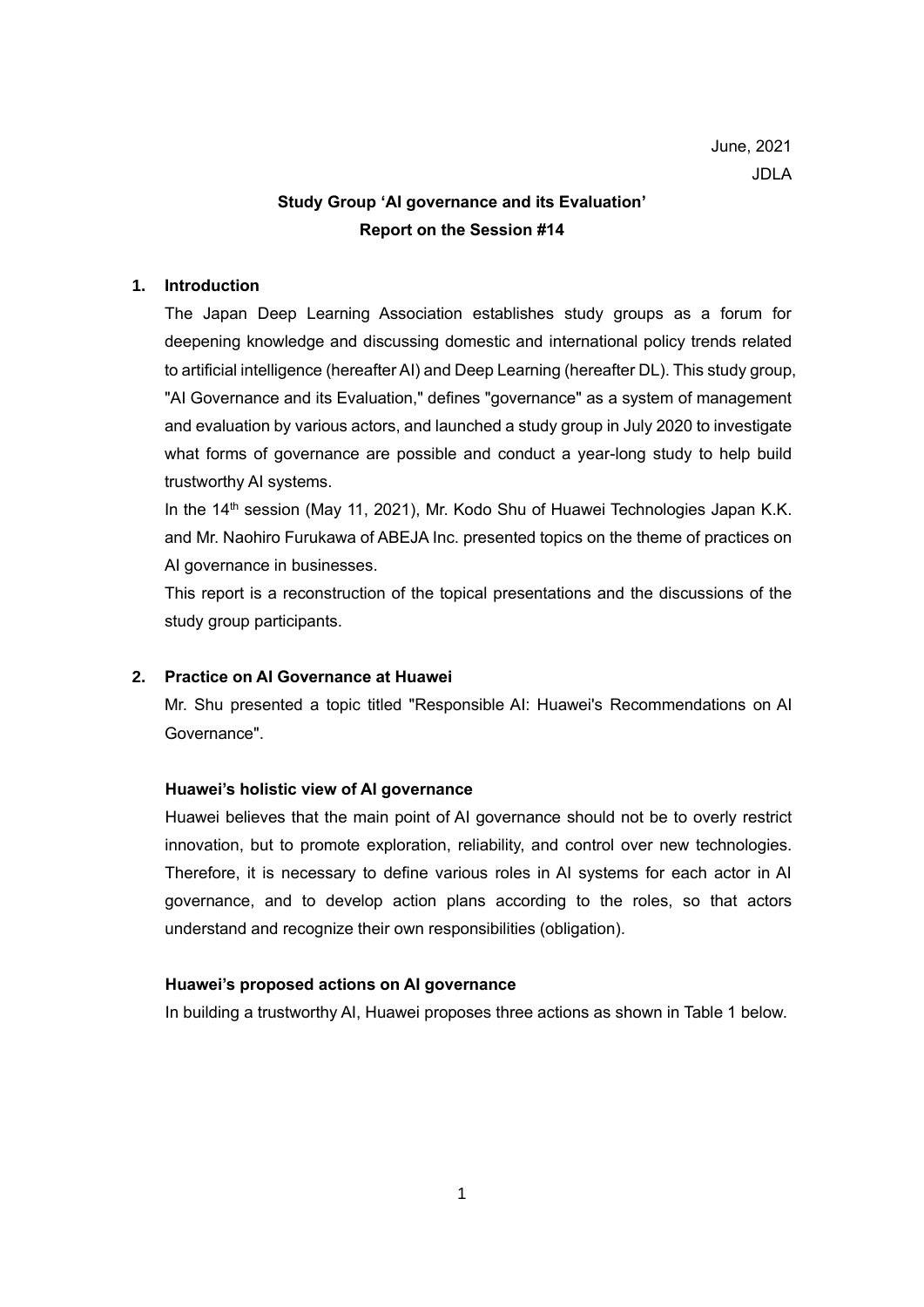| $\blacktriangleright$ | Build an international AI governance platform, establish a            |
|-----------------------|-----------------------------------------------------------------------|
|                       | professional permanent or non-permanent international                 |
|                       | governance organization which incorporates public and private         |
|                       | members from each region to realize a public-private joint effort     |
|                       | to promote cooperative behavior among stakeholders and                |
|                       | advance technology & industry based on fair order.                    |
| ≻                     | From a hierarchical perspective, provide targeted governance          |
|                       | guidelines and best practices for actors at different tiers of the AI |
|                       | system.                                                               |
| ➤                     | Collect and organize AI governance "best practices" across tiers      |
|                       | and provide minimum acceptable standards for governance at            |
|                       | each tiers.                                                           |
| ➤                     | For high-risk scenarios and applications, acquire the necessary       |
|                       | certification by an independent third-party in accordance with the    |
|                       | principle of necessity and minimization.                              |
| ➤                     | For low-risk scenarios and applications, apply voluntary              |
|                       | certification.                                                        |
| ➤                     | Apply the "principle of limited liability" for the approved AI        |
|                       | systems.                                                              |
| ➤                     | Refer to the existing conventional ICT product safety and             |
|                       | reliability standard system and certification mechanism, and          |
|                       | directly divert a portion if possible.                                |
| ➤                     | Establish information disclosure mechanisms and evaluation            |
|                       | certification criteria for AI governance, and define standards and    |
|                       | scope for information disclosure.                                     |
|                       |                                                                       |

### **Table 1: Huawei's proposed actions on AI governance<sup>1</sup>**

The background to Action Proposal 1 is that various organizations around the world, including private companies, industry associations, and international organizations, have issued "AI Ethics Guidelines and Principles." While respect for diverse values is a necessary prerequisite, an overly fragmented governance framework may hinder the development of innovation and even lead to Regulatory Arbitrage<sup>2</sup>. In response to the circumstances, it is required that governments, civil society organizations, and actors involved in AI governance to work together to build an international AI governance

 $1$  Excerpts from the public materials of this study group.

<sup>&</sup>lt;sup>2</sup> Regulatory arbitrage is a practice of circumventing unfavorable regulations by moving from one heavily regulated jurisdiction to another with more lenient rules.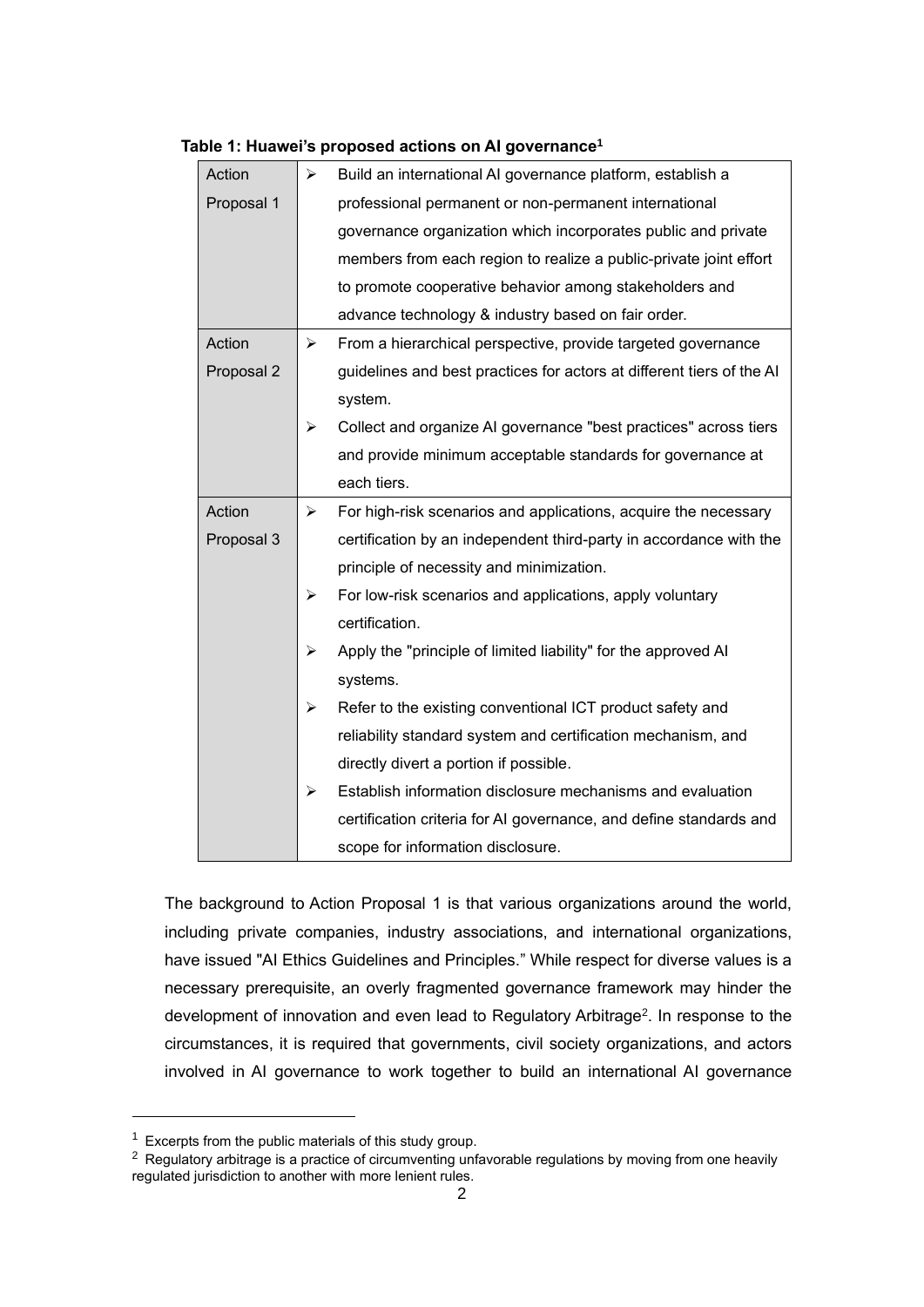system (see Table 2), to form a basic consensus, and to coordinate and collaborate on areas of pluralism and differences.

| Recognition and        | Government agencies in each region establish the              |
|------------------------|---------------------------------------------------------------|
| support by government  | developed AI ethics principles and governance framework       |
| agencies               | as a regional one.                                            |
| Promotion of public-   | Promote "public-private joint governance (public-private      |
| private joint effort   | joint effort)" by utilizing the strengths and know-how of the |
|                        | private sector in technology R&D and establishment of         |
|                        | standards.                                                    |
| Promotion of           | Establish international standards and norms (especially       |
| international          | minimum acceptable baselines) for safety, reliability, etc.   |
| standardization        | in the field of AI technology in collaboration with           |
|                        | standardization bodies.                                       |
| Establish an           | Authorize independent international testing organizations     |
| authoritative          | to conduct evaluation tests of AI products/services based     |
| certification testing  | on uniform test specifications to ensure that the             |
| mechanism              | products/services meet market entry requirements.             |
| Promotion of practical | Promote the use and development of AI in various              |
| application of         | industries by collecting information on market needs and      |
| technologies           | opinions.                                                     |

| Table 2: Characteristics and functions of international AI governance system <sup>3</sup> |  |  |  |
|-------------------------------------------------------------------------------------------|--|--|--|
|-------------------------------------------------------------------------------------------|--|--|--|

3GPP<sup>4</sup> is a successful example of an international governance mechanism. 3GPP's membership includes a number of MRP<sup>5</sup>s, which are responsible for facilitating consensus building on 3GPP's mobile communication technologies by providing technical requirements and market opinions, and promoting the use and development of global mobile communication networks. 3GPP works with the OP<sup>6</sup>s to determine the overall policy and strategy of 3GPP, and develops common technical specifications on behalf of the OPs. As a result, each OP needs to refer to 3GPP-related standard specifications when developing its own standards.

 $3$  Excerpts from the public materials of this study group.

<sup>4</sup> 3GPP, 3rd Generation Partnership Project is a collaborative project launched in December 1998 with the initial goal of developing globally applicable specifications for third-generation (3G) mobiles systems. 3GPP is composed of national and regional standardization bodies and is currently responsible for promoting research and standardization of mobile communication technologies.

 $5\,$  MRP stands for Market Representation Partners, and in this case, market representation partners for mobile communication technology.

<sup>6</sup> OP stands for Organization Partner, which in this case is a standardization organization partner for mobile communication technology.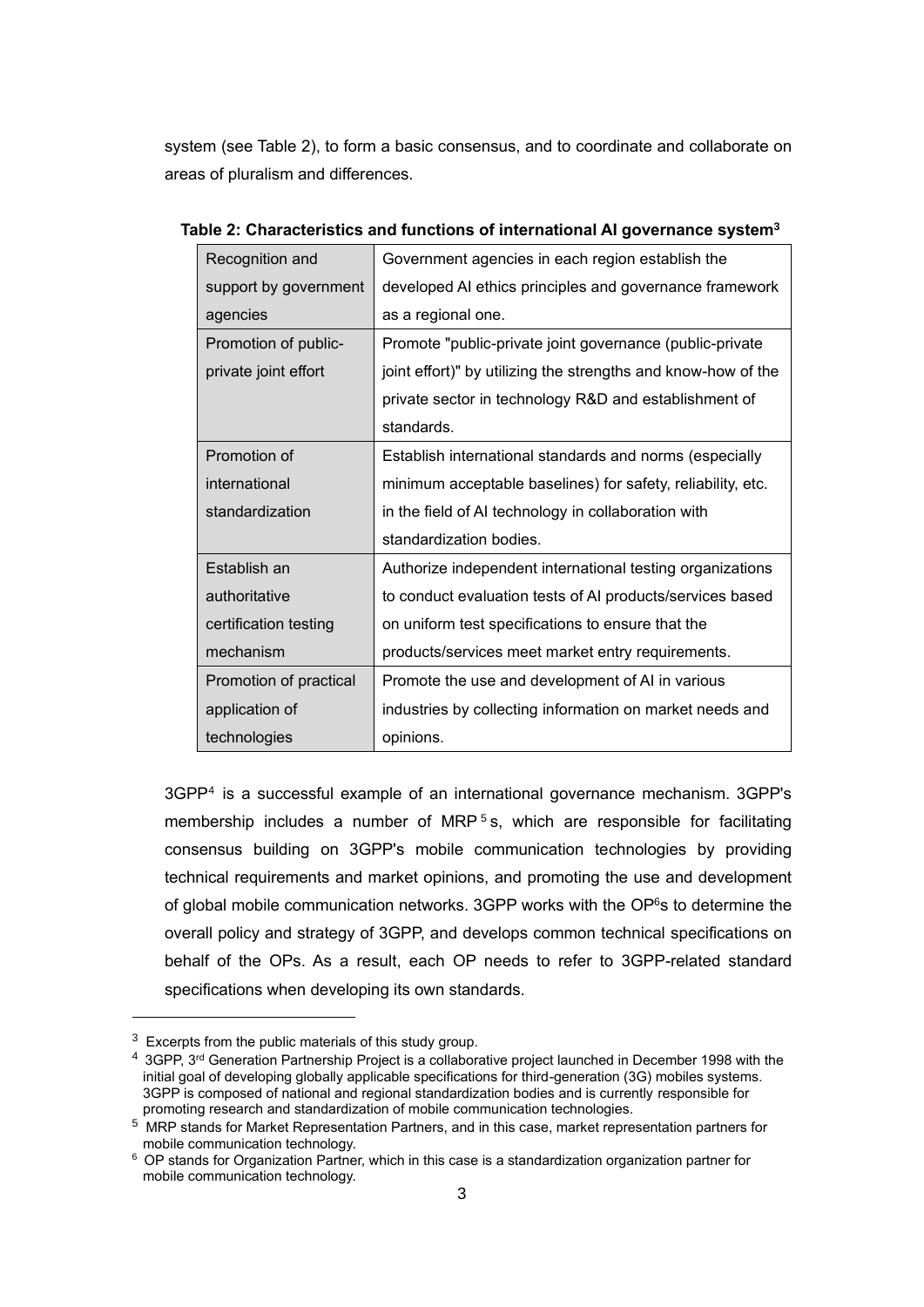The key point in Action Proposal 2 is the establishment of a hierarchical governance framework for AI systems (hereafter referred to as hierarchical governance, see Table 3). Hierarchical governance further subdivides and stratifies the governance architecture of AI systems from a hierarchical perspective, helping to identify risks for actors at each tier (see Table 4) and take preventive measures. Hierarchical governance also enables collaboration with standardization bodies to develop global standards and norms for best practices in AI governance at different tiers. It also enables the building of AI testing and certification capabilities that are based on different tiers of AI systems. Therefore, it is believed that hierarchical governance will facilitate traceability across tiers of AI systems and help determine responsibilities at each tier.

# **Table 3: Hierarchical governance**<sup>7</sup>

| <b>Consumers/ Customers</b>                                                           |  |  |  |
|---------------------------------------------------------------------------------------|--|--|--|
| Use of AI products/services, authorization for activities such as data collection and |  |  |  |
| processing by data processors                                                         |  |  |  |
|                                                                                       |  |  |  |

| <b>Deployers/ Operators</b><br>Deployment or operation of AI solutions to deliver AI products/services to users |                                                                                                                                                                                                                                                                                                                                                                                               |  |  |  |  |
|-----------------------------------------------------------------------------------------------------------------|-----------------------------------------------------------------------------------------------------------------------------------------------------------------------------------------------------------------------------------------------------------------------------------------------------------------------------------------------------------------------------------------------|--|--|--|--|
|                                                                                                                 |                                                                                                                                                                                                                                                                                                                                                                                               |  |  |  |  |
|                                                                                                                 | <b>Application developers</b><br>Develop AI products, online services, and applications<br>based on purpose, intent, and application scenarios                                                                                                                                                                                                                                                |  |  |  |  |
| <b>Solution providers</b><br>Develop AI solutions by<br>integrating computing                                   | <b>Algorithm developers</b><br>Design, implementation, and optimization of algorithms<br>based on customer needs                                                                                                                                                                                                                                                                              |  |  |  |  |
| power, data, algorithms,<br>and applications, or use AI<br>technology to develop<br>application systems         | <b>Computing platform providers</b><br>Provision of AI computing resources, including<br>hardware (chips, motherboards, etc.), chip enablement<br>(BIOS and OS, chip operator libraries), AI frameworks<br>(training and inference frameworks), application<br>enablement (APIs and pre-integrated solutions), and<br>cloud computing infrastructure if AI is provided as a<br>cloud service. |  |  |  |  |

### **Data processors/ controllers**

Determines, alone or jointly with others, the purposes and means of processing personal data with reference to the GDPR definition (data controller), or processes personal data on behalf of a data controller (data processor)

 $7$  Excerpts from the public materials of this study group.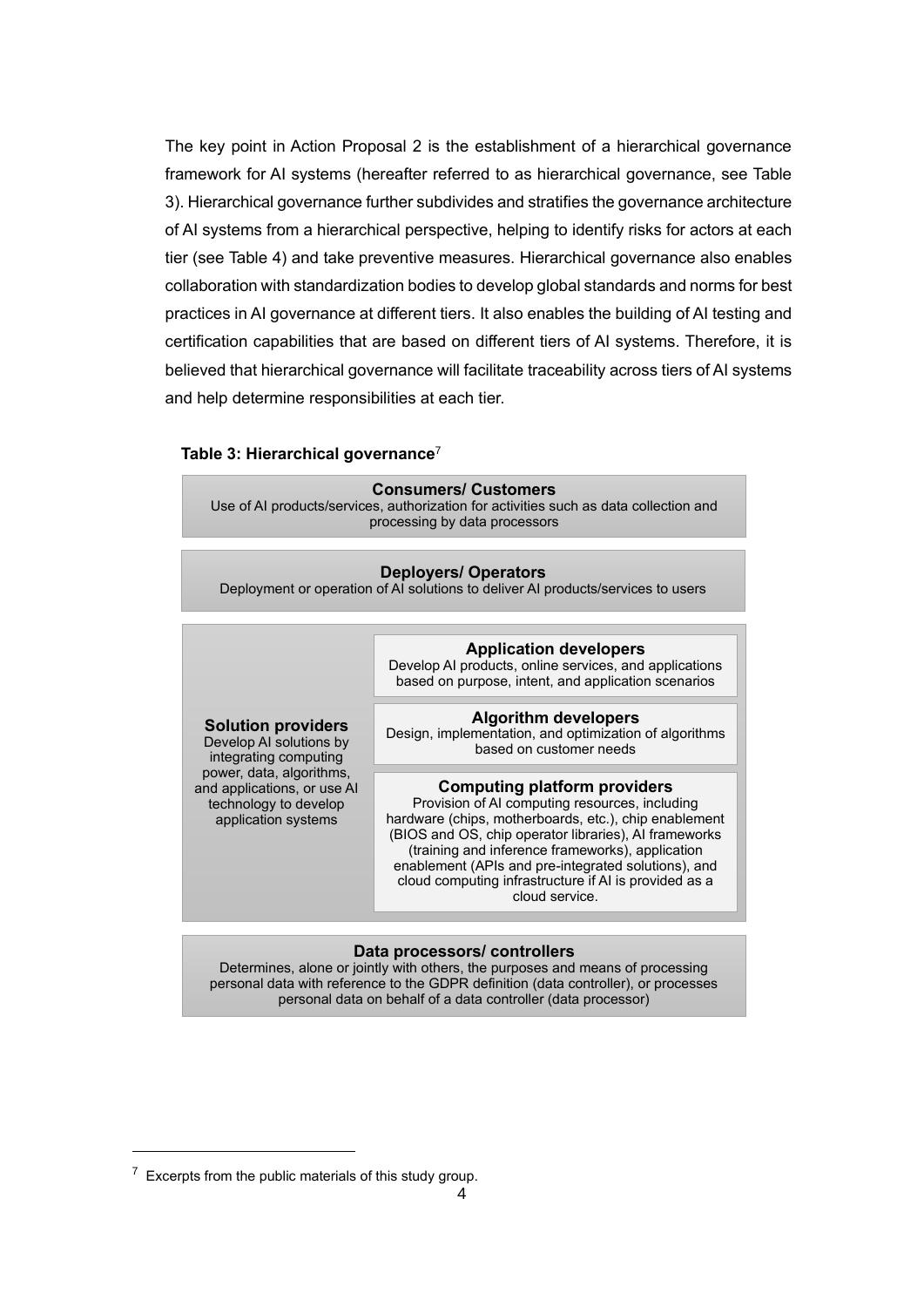| Actors                     | <b>Roles and Activities</b>                                     |
|----------------------------|-----------------------------------------------------------------|
| <b>Consumers/Customers</b> | Have the right to choose whether or not to use the AI           |
|                            | system; use safely by following product/service instructions    |
|                            | and avoid using it for purposes that violate laws or ethics,    |
|                            | such as misusing AI technology to create fake videos, fake      |
|                            | sounds, fake photos, etc.                                       |
| Deployers/Operators        | Inspect AI systems for conformance to intent, identify and      |
|                            | correct adverse outcomes, ensure implementation                 |
|                            | objectives are met, and effectively manage and prevent AI       |
|                            | security and privacy risks during implementation and            |
|                            | operations.                                                     |
| <b>Solution Providers</b>  | Assure the realization of AI system business functions and      |
|                            | reliability goals, and provide solutions and ancillary services |
|                            | that meet the safety and ethics requirements of the             |
|                            | scenario through safeguards such as proactive protection,       |
|                            | intermediate intervention, and post-audit evaluation.           |
| Al Application Developers  | Provide services, applications, subsystems, and ancillary       |
|                            | operation and maintenance mechanisms that meet the              |
|                            | reliability requirements of each sector by selecting AI         |
|                            | algorithms and using computing platforms such as cloud,         |
|                            | edge, and devices that meet security standards.                 |
| Al Algorithm Developers    | Develop models and algorithms that meet security and            |
|                            | robustness criteria, and continuously improve the ability of    |
|                            | algorithmic programs to perform as expected by using            |
|                            | methods such as statistical analysis and logic verification.    |
| AI computing platform      | Build a reliable computing platform with information security   |
| provider                   | enhancement hardware, security chips and defense                |
|                            | components for machine learning, reliable operator              |
|                            | realization, AI operational framework and AI application        |
|                            | enablement, etc., to provide a safe and robust operating        |
|                            | environment, and guarantee traceability, privacy protection,    |
|                            | safety, and robustness of data and running programs.            |
| Data processors/           | Ensure that data management and operations are fully            |
| controllers                | compliant with applicable regulatory requirements, such as      |
|                            | GDPR.                                                           |

# **Table 4: Overview of the roles and activities of actors in hierarchical governance<sup>8</sup>**

<sup>8</sup> Excerpts from the public materials of this study group.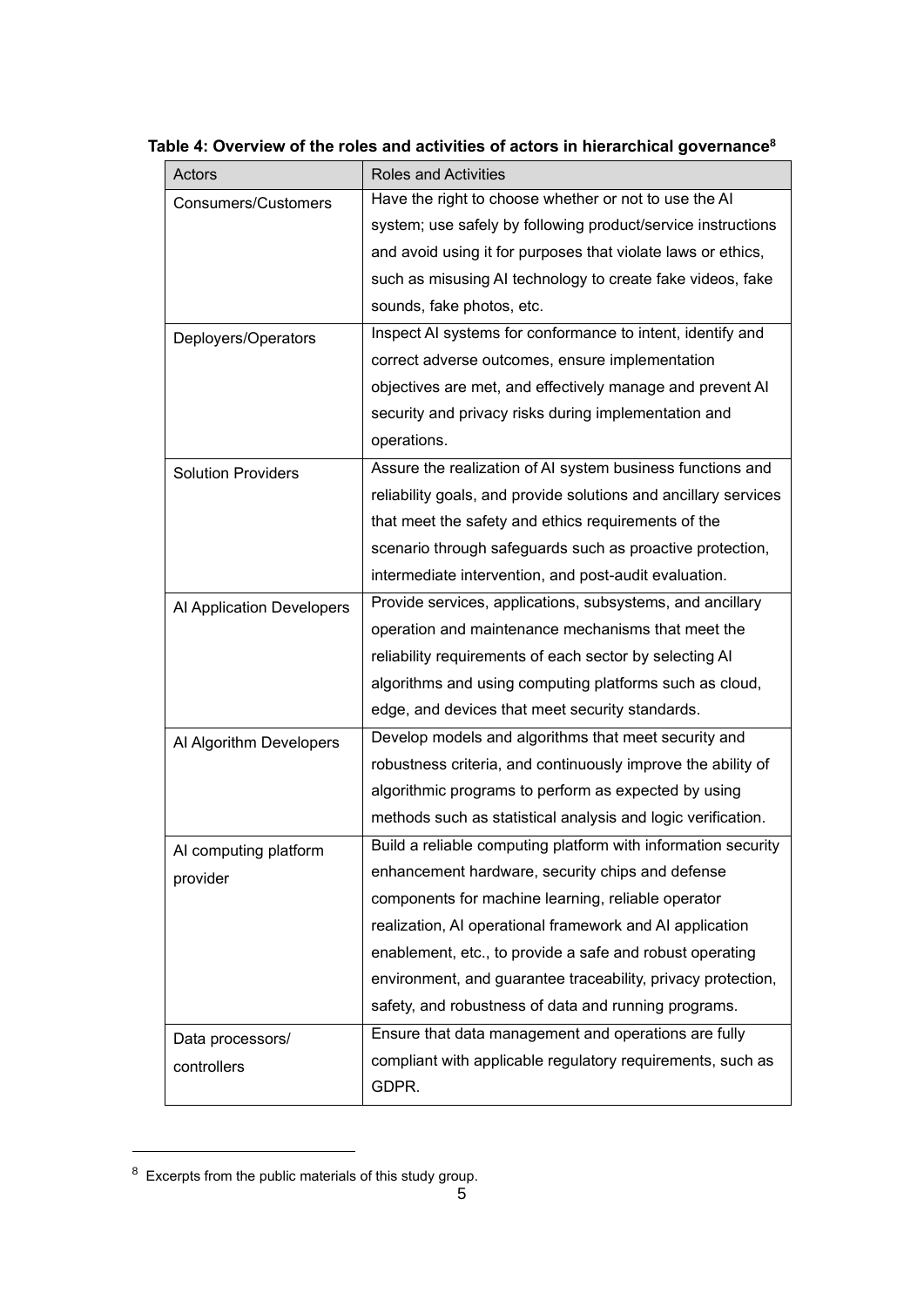The key point in Action Proposal 3 is to introduce certification requirements according to risk scenarios and AI applications. The EU's February 2020 "White Paper on ArtificaiaI Intelligence<sup>9</sup>" specifies criteria for identifying high-risk scenarios and AI applications,<sup>10</sup> but the introduction of mandatory certification schemes could unduly increase compliance costs and stifle innovation and technology development. In light of this, following the principle of minimization would be a more effective way to set up high-risk scenarios and AI applications target list. Having said that, there are actually not many cases where AI applications have high-risk scenarios in practice. For low-risk scenarios and AI applications, the system encourages businesses to improve their quality and sophistication by optimizing the voluntary certification program and introducing the "selfdeclaration" method through classification management based on the company's management level and credibility.

Further, some of the existing ICT product safety and reliability standard systems and certification mechanisms can be directly appropriated in building the testing and certification capability for AI applications. Conventional ICT product system engineering has been built on a step-by-step testing and certification system, and the process is very mature. In addition, the ICT industry has many specialized international certification bodies in addition to standardization bodies, and these certification bodies can objectively evaluate the security and privacy protection of ICT products.

### **3. Practice on AI Governance (ABEJA)**

Next, Mr. Furukawa presented a topic titled "Practice on AI Governance in ABEJA".

### **ABEJA's Governance Structure**

### ➢ **Personnel and Organization for AI Ethics**

ABEJA assigns AI ethics practical tasks to its legal staff. Due to the importance of AI ethics and management's awareness of  $it<sup>11</sup>$ , in 2019, ABEJA inaugurated a committee, "Ethical Approach to AI (EAA)" <sup>12</sup> where external intellectuals discuss issues related to AI in ethical and legal perspectives.

### ➢ **AI Ethical Policy**

ABEJA has not established a specific policy on AI ethics. The main reasons for this are the following two points.

<sup>9</sup> https://ec.europa.eu/info/sites/default/files/commission-white-paper-artificial-intelligence-feb2020\_en.pdf  $10$  Examples of high-risk scenarios include healthcare, transport, and energy. Also, the use of AI

applications in recruitment and AI applications used for remote biometric identification are always considered "high-risk".

<sup>11</sup> https://abejainc.com/ja/news/article/20190821-2542

<sup>12</sup> <https://abejainc.com/ja/news/article/20190725-2522> (in Japanese) <https://abejainc.com/en/news/article/20190725-411> (in English)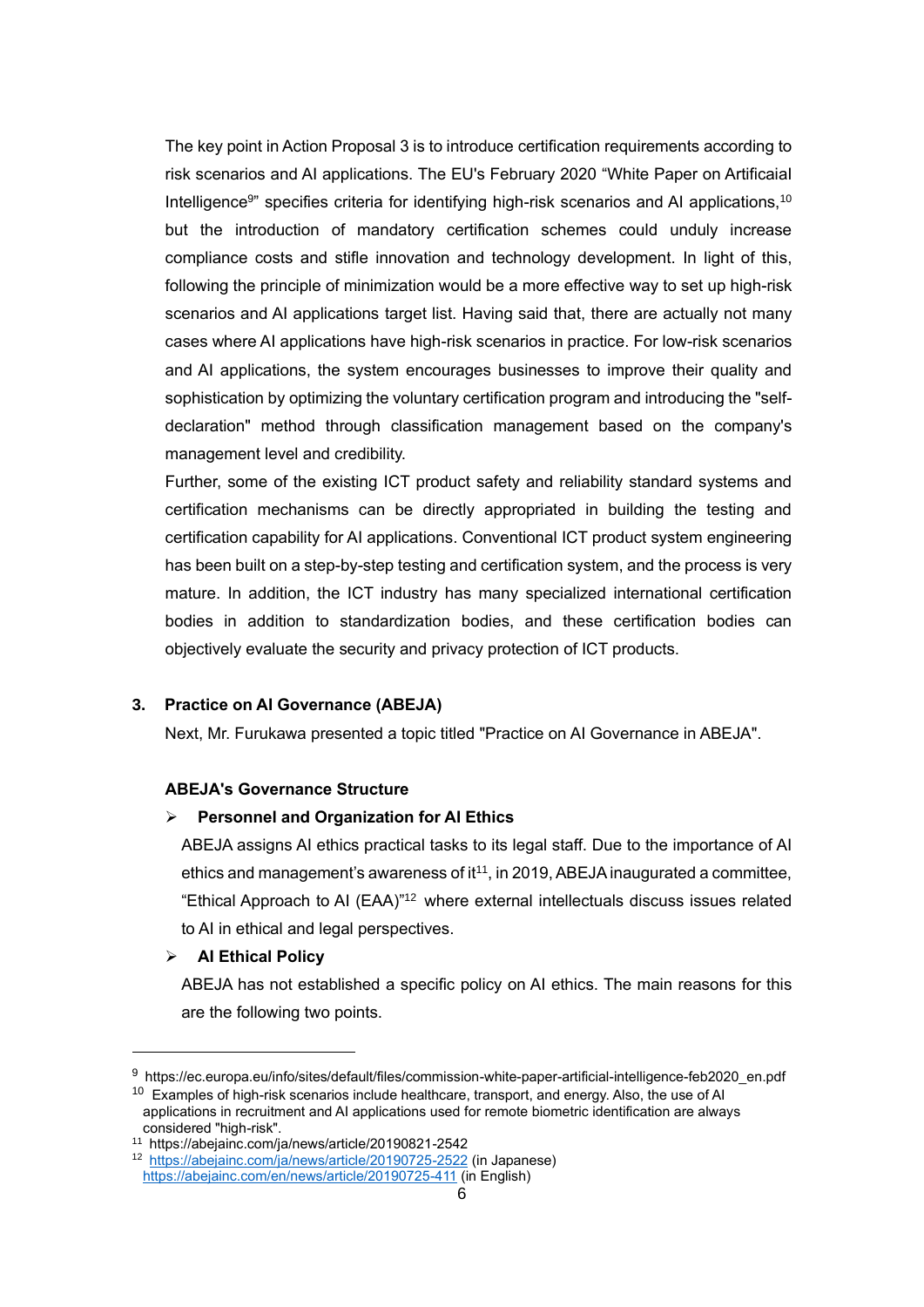- 1) While it is possible to establish ABEJA's own policies for convenience by referring to the various policies on AI ethics that are currently publicly available, ABEJA believes that concrete actions are more important than the policies themselves in bringing about ethical improvements within the company.
- 2) Management's awareness of AI ethics is well known within the company, and the importance of AI ethics is also shared among employees. Data scientists and project managers (PMs) in the company have a strong interest in AI ethics, and it seems that the awareness of the importance of AI ethics has taken root among employees.

# ➢ **Process for resolving issues related to AI ethics**

At ABEJA, the legal staff identifies issues related to AI ethics at the time of initial project contract review and before NDA<sup>13</sup> signing.

The process of identifying, examining, and solving issues is as follows.

- 1) The legal staff identifies the presence or absence of issues related to AI ethics from the project proposals, and interviews the project person in charge case as necessary.
- 2) When issues related to AI ethics are identified, the legal staff will have a meeting with the PM in charge, and the PM will discuss with the client the points to keep in mind regarding the issues.
- 3) If issues are identified that may require the views of external experts, they will be treated as discussion topics for the EAA.

ABEJA approaches problem solving from the stance of whether or not it can provide services that customers and their end users require.

# ➢ **Information sharing and training on AI ethics for employees**

At ABEJA, news related to AI ethics is routinely shared and discussed on Slack<sup>14</sup>, and internal study sessions are held several times a year to share and present the contents of studies at EAA and social trends in AI ethics.

## **Discussion topics in EAA**

Among all the areas of compliance in the company, EAA talks over issues on "AI-related laws and ethics". In order to secure objectivity and independency, the committee is formed by external intellectuals (hereinafter referred to as EAA members) entirely. From

<sup>&</sup>lt;sup>13</sup> NDA stands for Non-Disclosure Agreement

<sup>&</sup>lt;sup>14</sup> Slack is a business chat tool developed and provided by Slack Technologies, Inc.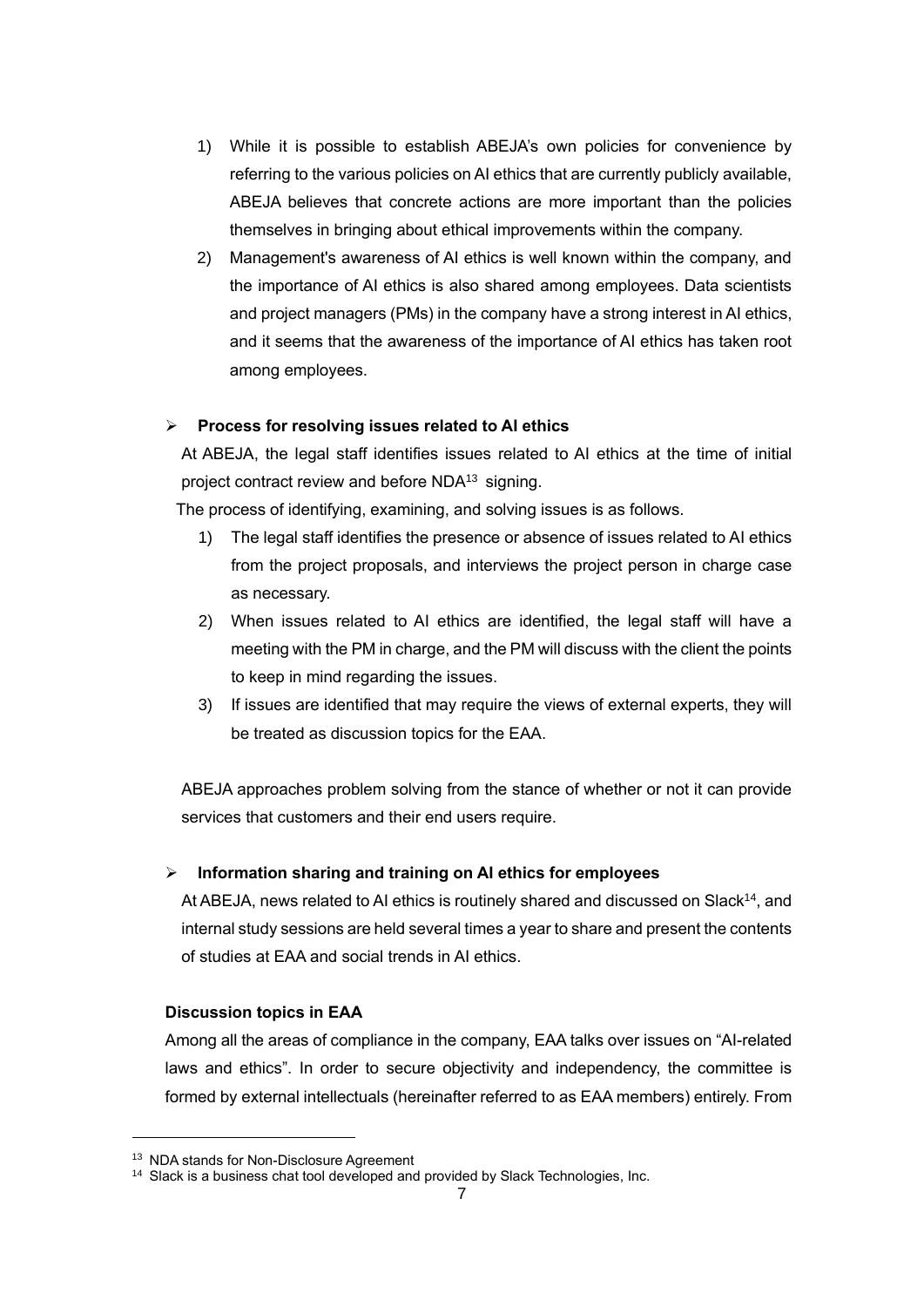ABEJA, President & Representative Director, CEO, the company secretariat, and those in charge of project matters depending on the discussion theme participate in the EAA discussions.

The main discussion topics of the EAA are as follows.

- 1) Advice and proposals for each issue cases In the committee, members discuss open issues related to AI and ethics that ABEJA comes across in business operations. The committee gives constructive advice and suggestions that may lead to enhance and improve ABEJA's operation.
- 2) Make internal principles and guidelines on AI usage The committee aims to make AI usage principles and guidelines to be shared within ABEJA. It will reflect the trend of AI ethics guidelines, etc., in Japan, EU, etc., and opinions by ABEJA members. There will be some opportunities where ABEJA members and the committee exchange their opinions prior to the establishment of the principles and guidelines.
- 3) Share knowledges and insights among intellectuals When the committee works on outlining guidelines and having discussions on issues, the committee members share their viewpoints in terms of overseas politics/law trends and their expert insights. It is to vitalize discussion and to be referred to when they make judgements.

When submitting AI ethics issues related to ABEJA's individual projects for discussion at the EAA, the NDAs with customers will be taken into account and generalize the discussion topics.

### **Awareness of issues in the development of AI ethics policies**

Based on the current status of various publicly available policies on AI ethics, it seems that AI governance in B2B (Business-to-Business) companies, start-ups, and AI vendors is uncertain, and that this situation is not accidental.

## ➢ **Awareness of the problem from the perspective of a B2B company**

It seems that the content of the guidelines for AI ethics in the U.S. and Europe reflects the premise of B2C (Business-to-Consumer) companies. This is probably due to the fact that there are many companies in the U.S. and Europe that mainly develop their own software, and therefore there is no international research on practices in B2B companies. In addition, it is difficult for B2B companies to talk about AI ethics unless the customers they provide services to are aware of the ethical issues. Therefore, it is necessary for B2B companies to take actions such as raising the issue of AI ethics from them to their customers and society, and sharing and disclosing information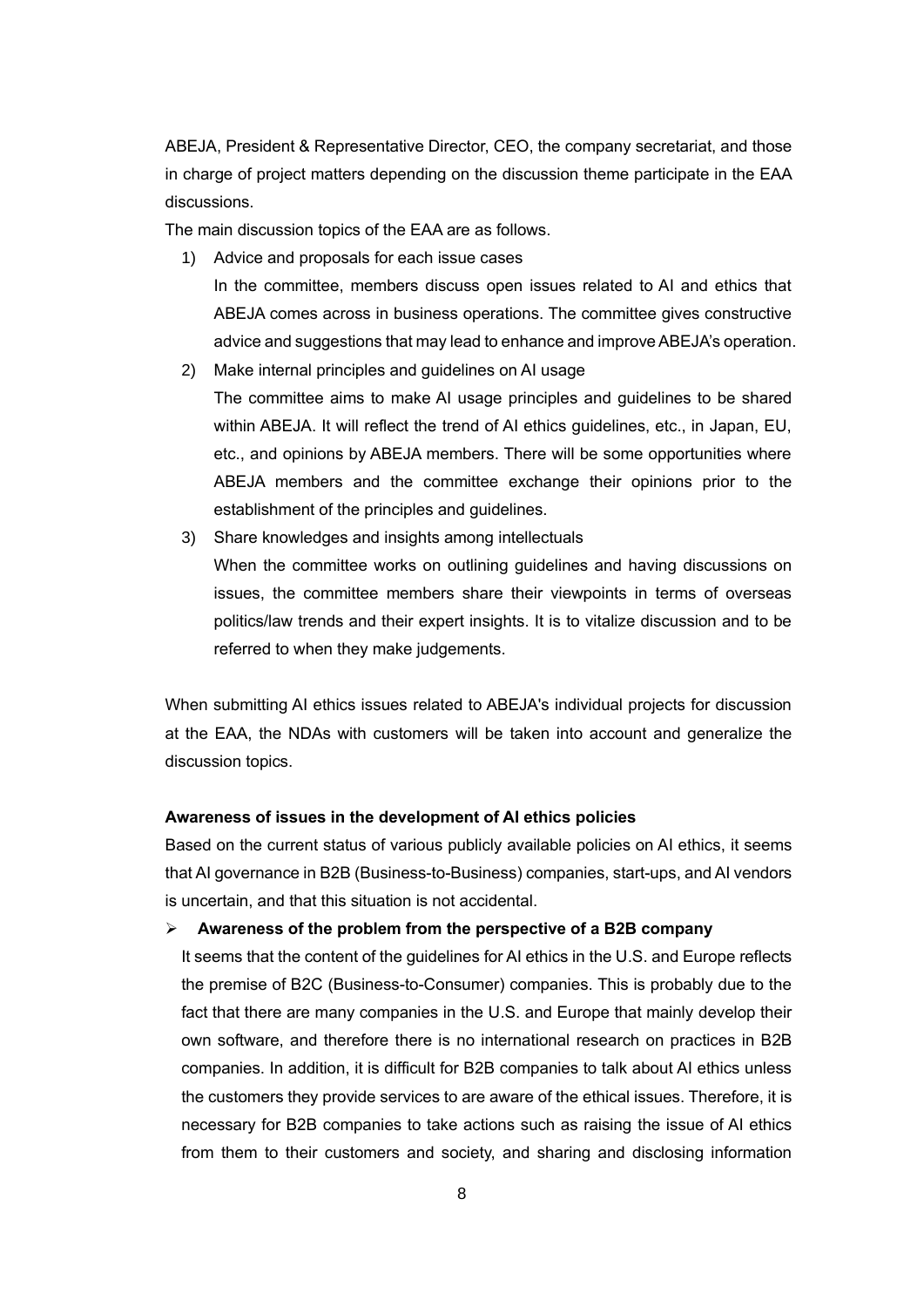about their AI governance initiatives.

#### ➢ **Awareness of the issues from the perspective of a start-up company**

The current policies on AI ethics in the public domain do not seem to be designed for start-ups. While start-ups are small and have limited resources in terms of personnel and funds, they are able to share implicit values and respond flexibly and quickly. Therefore, it is necessary to raise awareness of the importance of AI ethics through the creation of an AI ethics department, the assignment of a person in charge, and internal education.

#### ➢ **Awareness of the issues from the perspective of AI vendors**

As mentioned above, in the U.S. and Europe, many companies develop their own AI products/services, and it is GAFA<sup>15</sup> and other in-house developers (not AI vendors) that play a central role in the AI domain. Since AI vendors are involved in a wide variety of AI development, and since the stakeholders and industry-specific cultures vary greatly from project to project (and customer to customer), there are a wide variety of ethical values to be considered. In such circumstances, while practical knowledge is accumulated, it is very difficult to build practices that abstract the knowledge.

## **4. Discussion points in the question and answer session**

In the 14th session, practices on AI governance in businesses were discussed. Based on the topics discussed, the following questions and answers were raised.

### **Issues related to AI governance that need to be addressed as a top priority**

- $\checkmark$  Huawei is most aware of the compliance costs incurred in dealing with the regulatory and certification systems of each countries. Therefore, it is desirable to have international standardization and certification systems in place to reduce AI development costs. In addition, the company wants to focus on business (AI development), so it is desirable to establish a system to ensure transparency in AI governance and a certification system.
- $\checkmark$  ABEJA does not have a particular preference for addressing issues related to AI ethics. Nevertheless, ABEJA's customers tend to be more concerned about privacy (how data is collected and handled), and therefore, fairness and security are not often discussed, depending on the services provided by AI.

### **The actors responsible for risk assessment**

 $\checkmark$  While it is desirable for both the "deployers/operators" and the "solution providers"

<sup>&</sup>lt;sup>15</sup> GAFA is an acronym for Google, Apple, Facebook, and Amazon, the four most powerful tech companies in the U.S.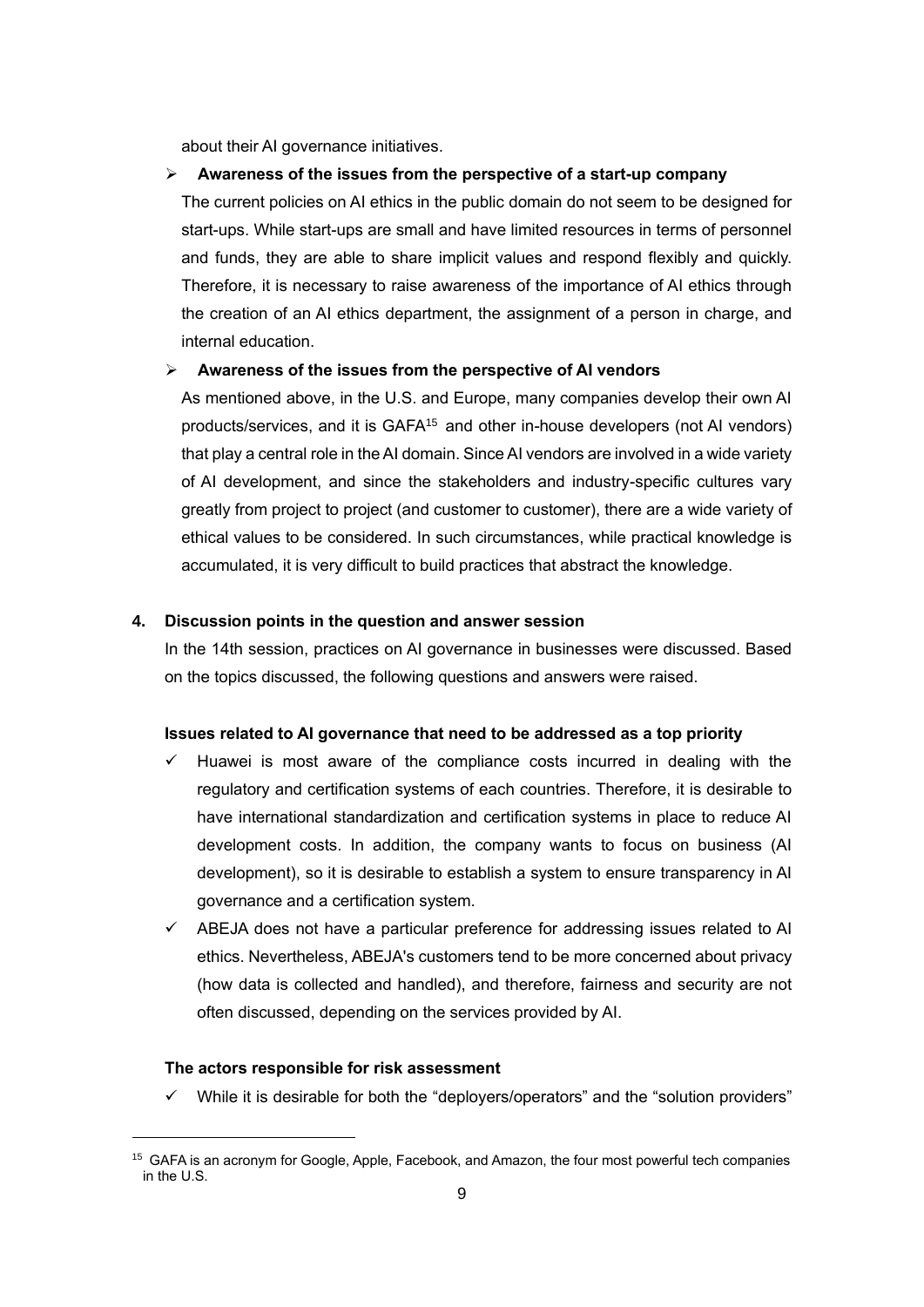to conduct risk assessment, as suggested by Huawei's hierarchical governance, the "deployers/operators," who is directly interfaces with the "consumers/customers," should proactively identify and assess significant risks. For this purpose, "deployers/operators" have an obligation to present to "solution providers" the technical specification requirements and security requirements that should be satisfied when introducing and operating AI.

- Huawei is a B2B company, which in a broad sense means that is a "solution provider". If the "deployers/operators" have a high level of risk assessment capability, it is desirable for them to take the initiative in conducting risk assessment. If the "deployers/operators" have low or no risk assessment capability, it is necessary for the "solution providers" to clarify the scope of risk assessment through a contract with the "deployers/operators," and then support risk assessment together with them.
- $\checkmark$  Potential risks are often raised by ABEJA, and the items to be discussed with customers are not only limited risks related to AI ethics, but also business risks. However, the final decision on the specific risk investigation and assessment is made by the customers.

# **The extent of information disclosure of AI technical specifications from a security perspective**

Disclosure of all AI technical specifications is not common because it increases the possibility of exposure to security risks. However, in the event of an accident, disclosure of some technical specifications will be necessary for the third-party committee that will be set up to investigate the cause of the accident.

## **Liability for Non-conformity (previously Defects Liability) of AI services**

Since most AI development is done under quasi-delegated contracts, there is no liability for contractual non-conformity in such cases. However, when it is found that there are differences in the AI developed and delivered by AI vendors and other businesses from the contract contents, the businesses that developed and delivered the AI need to take some action.

We will continue to discuss AI governance in Japan and abroad through this study group.

Written by Keitaro Saito Translated by Michiko Shimizu